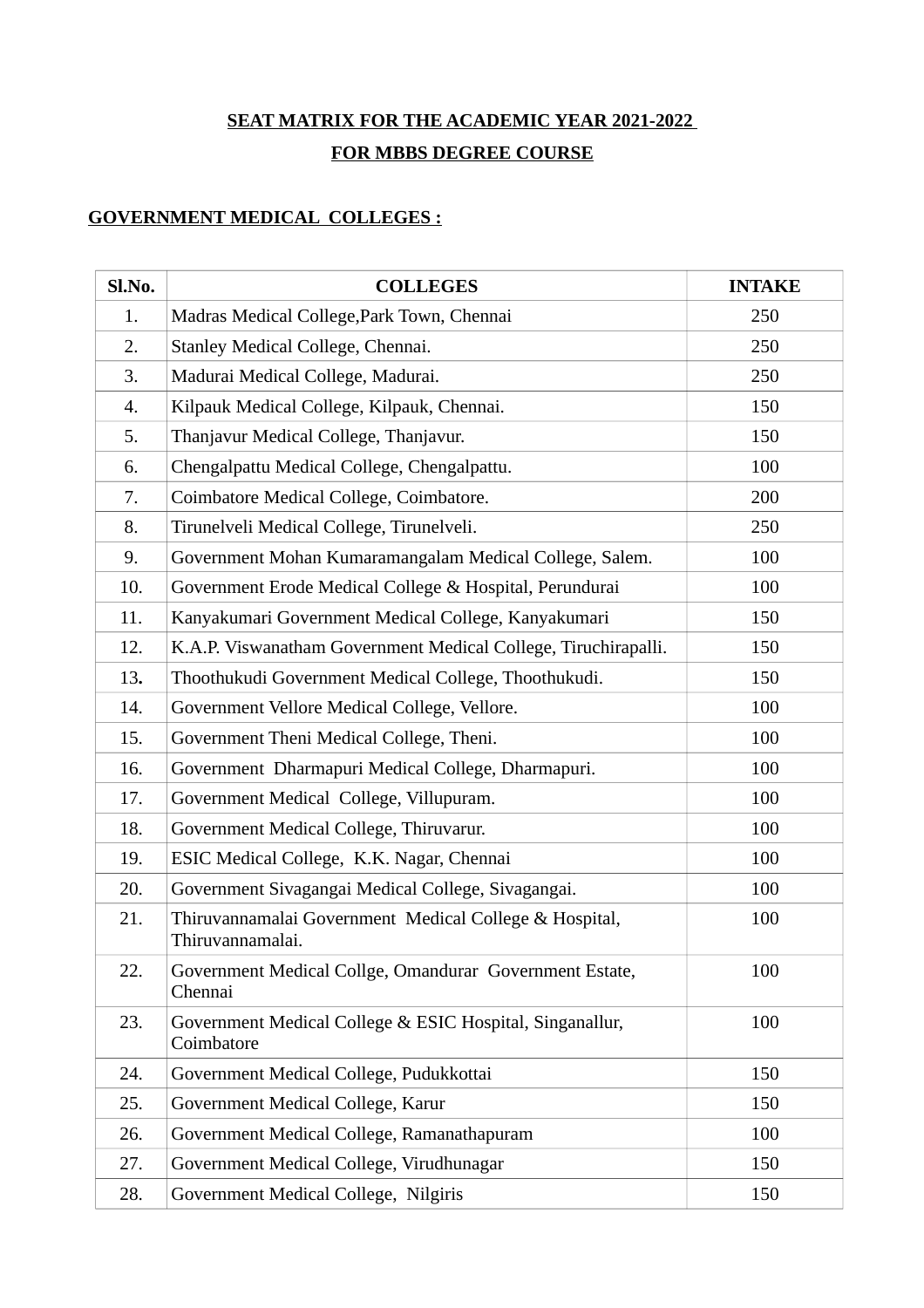| 29. | Government Medical College, Dindigul                                                          | 150  |
|-----|-----------------------------------------------------------------------------------------------|------|
| 30. | Government Medical College, Thiruppur                                                         | 100  |
| 31. | Government Medical College, Namakkal                                                          | 100  |
| 32. | Government Medical College, Krishnagiri                                                       | 150  |
| 33. | Government Medical College, Nagapattinam                                                      | 150  |
| 34. | Government Medical College, Thiruvallur                                                       | 100  |
| 35. | Government Medical College, Ariyalur                                                          | 150  |
| 36. | Government Medical College, Kallakurichi                                                      | 150  |
| 37. | Government Medical College & Hospital, Cuddalore<br>(Erstwhile Rajah Muthiah Medical College) | 150  |
|     | <b>Total</b>                                                                                  | 5150 |

## **SELF FINANCING MEDICAL COLLEGES :**

| Sl.No. | <b>COLLEGES</b>                                                                             | <b>INTAKE</b> | <b>Minority Status</b>                                                                                                                                                                                                    |
|--------|---------------------------------------------------------------------------------------------|---------------|---------------------------------------------------------------------------------------------------------------------------------------------------------------------------------------------------------------------------|
| 38.    | Christian Medical College, Bagayam,<br>Vellore.                                             | 100           | Management                                                                                                                                                                                                                |
| 39.    | PSG Institute of Medical Sciences and<br>Research,<br>Peelamedu, Avinashi Road, Coimbatore. | 250           | Non - Minority                                                                                                                                                                                                            |
| 40.    | Sree Mookambika Institute of Medical<br>Sciences,<br>Kulasekharam, Kanyakumari              | 100           | <b>Minority Malayam</b><br>Linguistic<br>G.O.(D) No.1094,<br>dated 10.09.2007,<br>H&FW(MCA 2) Dept., for a<br>period of 5 years from the<br>a/y 2007-2008 to 2011-2012<br>(Renewal of Government<br>order to be obtained) |
| 41.    | Melmaruvathur Adhiparasakthi Institute<br>of Medical Sciences & Research,<br>Melmaruvathur  | 150           | Non - Minority                                                                                                                                                                                                            |
| 42.    | Trichy SRM Medical College Hospital &<br>Research Centre, Irungalur, Trichy                 | 150           | <b>Minority Telugu Linguistic</b><br>G.O.(D) No.1641<br>dated 24.08.2017<br>H&FW(MCA 2) Dept., for a<br>period of 5 years from the<br>a/y 2017-2018 to 2021-2022                                                          |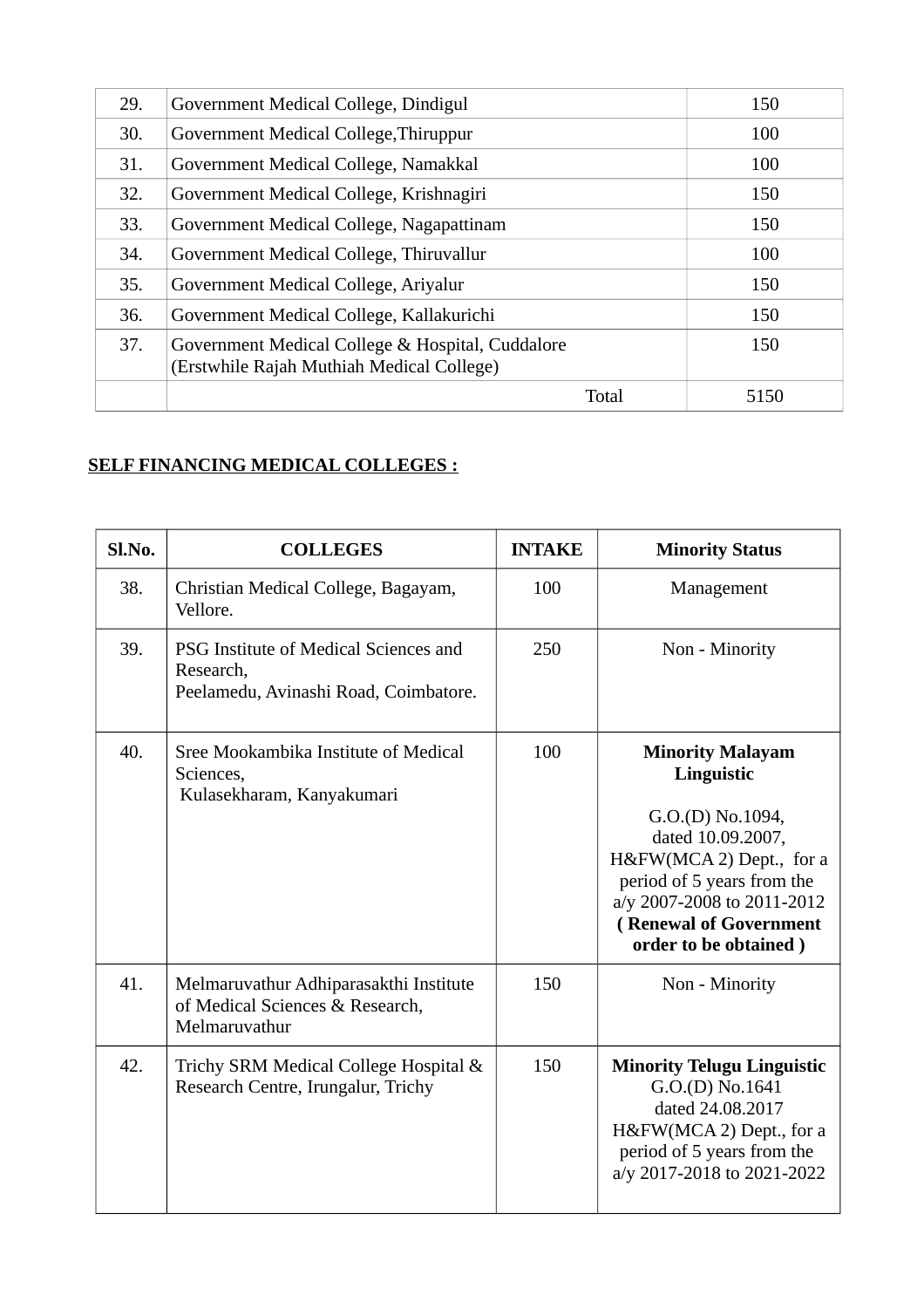| 43. | Karpaga Vinayaga Institute of Medical<br>Sciences & Research Centre,<br>Maduranthagam Taluk, Kancheepuram<br>District. | 150    | Non - Minority                                                                                                                                                                                                                                                          |
|-----|------------------------------------------------------------------------------------------------------------------------|--------|-------------------------------------------------------------------------------------------------------------------------------------------------------------------------------------------------------------------------------------------------------------------------|
| 44. | Sri<br>Muthukumaran<br>Medical<br>College<br>Hospital & Research Institute, Chennai                                    | $150*$ | <b>Minority Telugu Linguistic</b><br>G.O.(D) No.802<br>dated 11.08.2010 (one year)<br>GO.(D) No.782<br>dated 03.07.2011<br>H&FW(MCA 2) Dept., (for a<br>period of five years from the<br>a/y 2010-2011 to 2014-2015)<br>(Renewal of Government<br>order to be obtained) |
| 45. | Tagore Medical College & Hospital,<br>Vandalur, Chennai                                                                | 150    | Non - Minority                                                                                                                                                                                                                                                          |
| 46. | Dhanalakshmi Sriniyasan Medical<br>College & Hospital, Siruvachur,<br>Perambalur.                                      | 200#   | <b>Minority Telugu Linguistic</b><br>G.O.(D) No.492<br>dated 28.03.2018<br>H&FW(MCA 2) Dept., for a<br>period of 5 years from the<br>a/y 2018-2019 to 2022-2023)                                                                                                        |
| 47. | Madha Medical College & Hospital,<br>Chennai                                                                           | 150\$  | <b>Minority Christian</b><br>G.O.(D)No.914,<br>dated 01.08.2011<br>H&FW(MCA 2) Dept., for a<br>period of 5 years from the<br>a/y 2011-2012 to 2015-2016<br>(Renewal of Government<br>Order to be obtained)                                                              |
| 48. | Medical<br>College<br>$\&$<br>Annapoorana<br>Hospital, Salem                                                           | 150    | <b>Minority Telugu Linguistic</b><br>G.O.(D)No.1699,<br>dated. 31.08.2017<br>H&FW(MCA 2) Dept., for a<br>period of 5 years from the<br>a/y 2017-2018 to 2021-2022                                                                                                       |
| 49. | Karpagam Faculty of Medical Sciences<br>and Research, Pollachi Main Road,<br>Coimbatore                                | 150    | <b>Minority Telugu Linguistic</b><br>$G.O.(D)$ No.806<br>dated 10.05.2018<br>H&FW(MCA 2) Dept., for a<br>period of 5 years from the<br>a/y 2018-19 to 2022-23                                                                                                           |